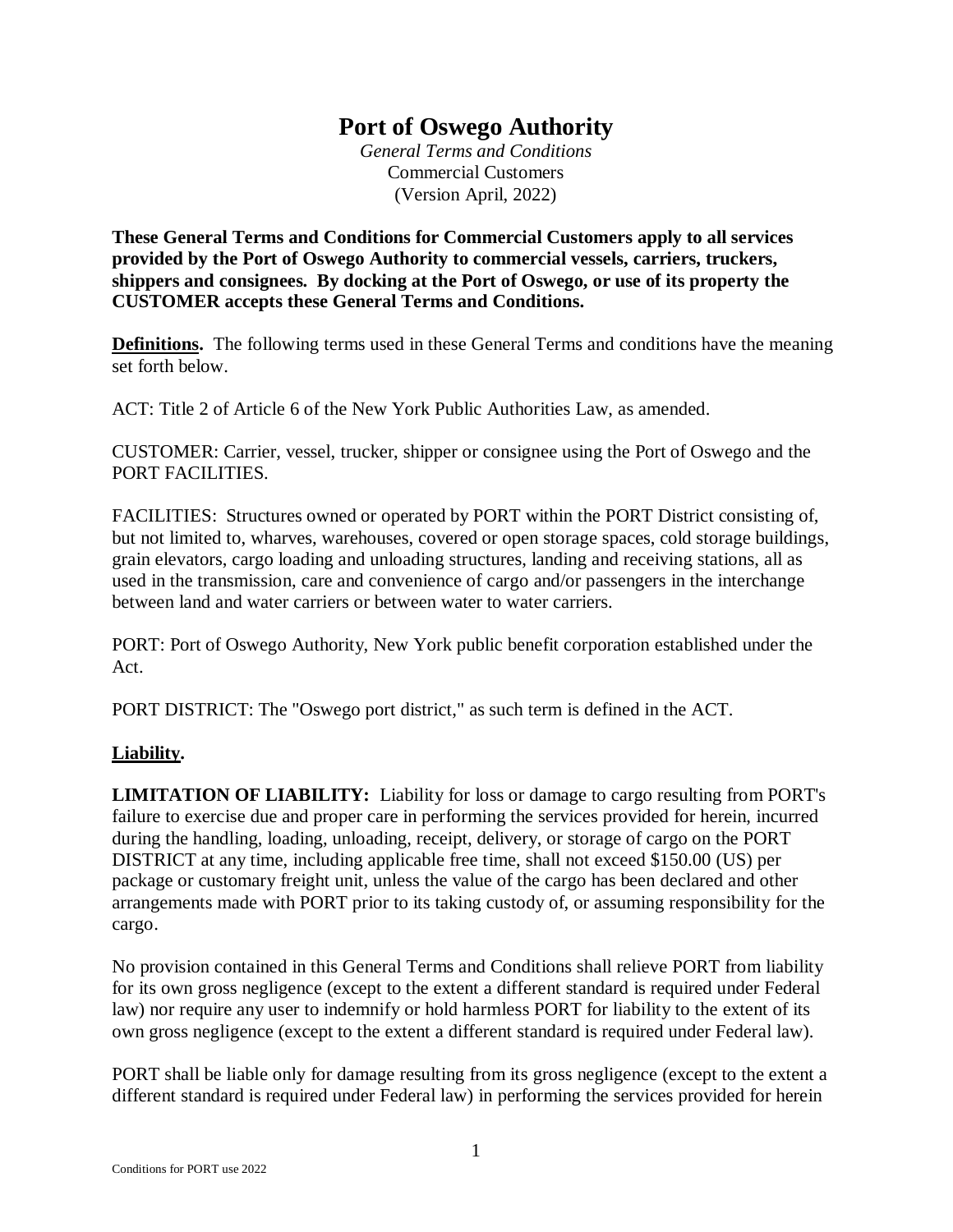and in the Aluminum Rates for Sows/T-Bars. In no case shall PORT be liable for a sum in excess of \$150.00 per package or per customary freight unit unless the trucker, shipper, cargo owner or consignee or their representatives, prior to the commencement of such services, declares in writing a higher value and pays to PORT, in addition to the other charges for such services as set forth herein or in the Aluminum Rates for Sows/T-Bars, a premium computed at one half of one percent (0.50%) of the declared value of each such package or customary freight unit, for damage resulting from its failure to exercise due and proper care in performing the services provided for herein and in the Aluminum Rates for Sows/T-Bars.

PORT shall not be liable for errors or deviations in load and stow plans provided by **CUSTOMER** 

In the case of work interruption caused by the breakdown of one or more cranes there will be no straight time charge to CUSTOMER during that guarantee period. Overtime differential charges, if any, during that guarantee period, are for CUSTOMER's account. In such case, PORT reserves the right to discontinue operations until repairs are completed. If CUSTOMER requests standby beyond the guarantee period when the breakdown occurred, all standby costs, both straight time and overtime will be for the account of the CUSTOMER. In any event, all overtime differential charges during the breakdown period or while the vessel is working, are for CUSTOMER's account.

Payments. Any company check returned for Non-Sufficient Funds (NSF) will be assessed a fee for each occurrence of \$75.00. Any CUSTOMER that has two (2) checks returned for NSF within a six-month period will be subject to cancellation of check acceptance privileges.

CUSTOMERS whose check acceptance privileges have been canceled will be required to pay by certified funds (certified check, cashier check, ACH, wire transfer, and money order).

No cash currency will be accepted for payments.

**Disputed Invoices.** In the event of a discrepancy or dispute of any invoice prepared by PORT, CUSTOMER shall pay the undisputed amount not later than 30 calendar days from presentation. CUSTOMER shall bring the disputed amount to the attention of PORT in writing as soon as noted for clarification or adjustment.

**Scheduling.** PORT shall determine in its sole discretion the dock schedule time slot for CUSTOMER. PORT shall not be responsible for costs or delays incurred by CUSTOMER arising from a CUSTOMER's failure to dock at the scheduled time.

**Delays; Force Majeure.** PORT will not be responsible for any delays whatsoever including without limitation caused by extreme temperatures, severe weather or delays resulting from the aftermath and cleanup required due to a severe weather occurrence. Additionally, PORT will not be responsible for delays caused by a disruption of power, telephone, shortage of containership line equipment, equipment malfunction, or data services such as those supplied to U.S. Customs, which are beyond the control of PORT. During inclement weather, PORT shall not be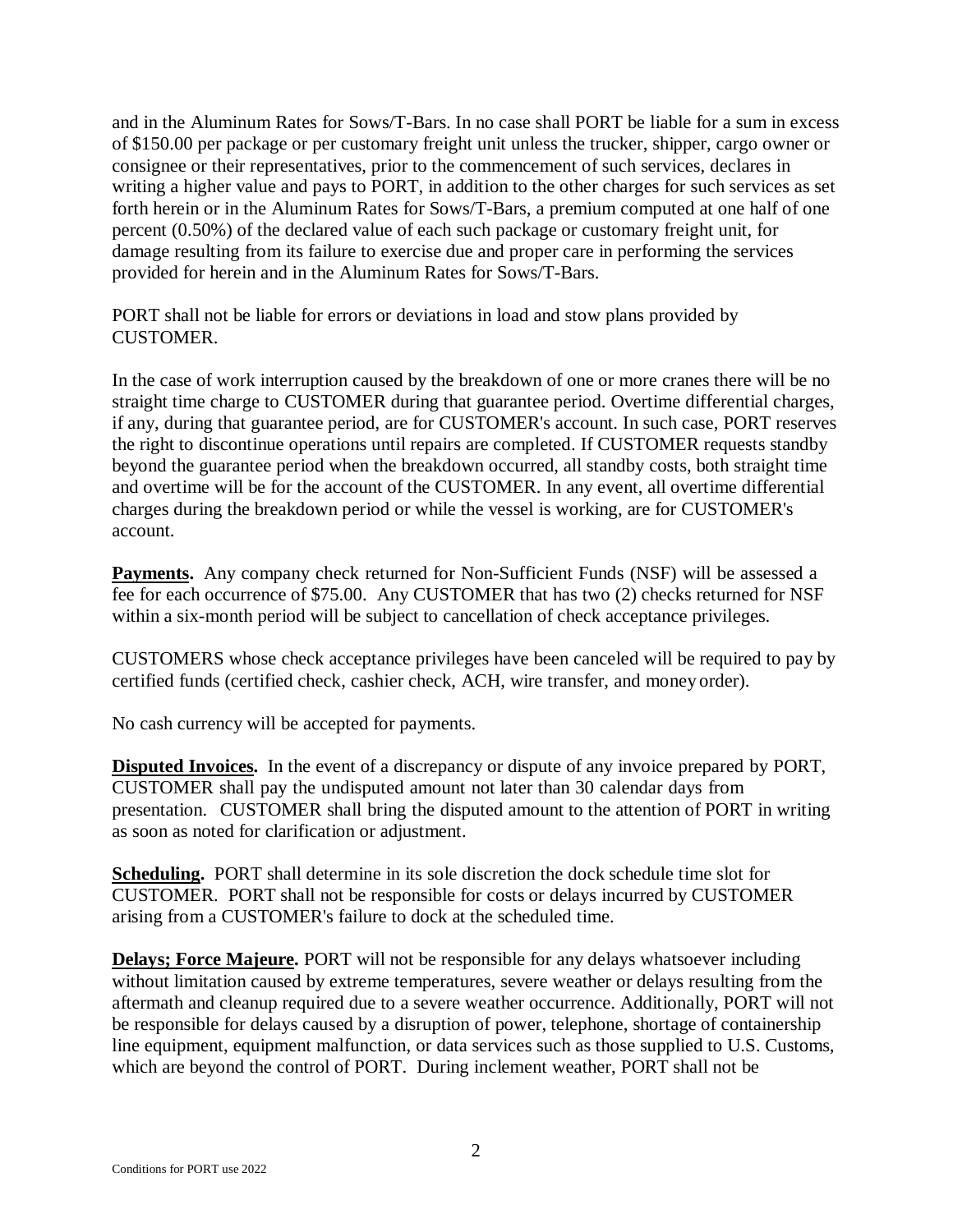responsible for any standby or demurrage charges. Port will not be responsible for damage to customer's property due to Acts of God.

PORT shall not be responsible for delays or costs (including demurrage costs and labor costs) arising from the failure of CUSTOMER to arrive and dock at PORT FACILITIES at the scheduled time determined by PORT.

Should unusual conditions occur, including without any fault of PORT**,** including without limitation, damage or destruction to premises or facilities, including vessels or containers, by fire, flood, riot, earthquakes, tidal wave, wind, explosion, Acts of God, the public enemy or other casualty, or should the operation by PORT be suspended, abated, prevented, or impaired by reason of war, war-like operations, seizure, marine casualty, Governmental decree of regulation, strikes or other labor disputes, lockout or other work stoppage or by reason of any other condition beyond the control of PORT or vessel so as to render the PORT FACILITIES wholly or partially untenable or unfit for use or so as to make it impractical for the vessel or PORT to make reasonable or full use thereof, then PORT may suspend or reduce services without responsibility for any claim by any CUSTOMER, vessel or others arising out of such service suspension or reduction.

**Notices.** Notices to PORT, pursuant to these General Terms and Conditions shall be in writing (including electronic mail) and directed to the following address:

Executive Director Port of Oswego Authority 1 East 2nd Street Oswego, New York 13126 wscriber@portoswego.com

**Disclaimer.** Nothing contained in these General Terms and Conditions shall in any way modify or limit any rights PORT may have to apply and exercise any maritime or other liens that may exist under law (or which are set forth elsewhere in these General Terms and Conditions) and/or that may be applied against any vessel, component of a vessel (including cargo containers) or cargo.

**Safety Rules.** CUSTOMER shall comply and cause employees, agents and contractors using the PORT FACILITIES to comply with the safety rules established by PORT from time to time.

**Hazardous Cargo Lists and Labels.** CUSTOMER will provide hazardous lists and label cargo pursuant to International, Federal and Local regulations and will arrange that such cargoes be delivered to PORT FACILITIES not more than forty-eight (48) hours prior to arrival of vessel. CUSTOMER must assure that all hazardous cargo containers are properly placarded in accordance with existing IMCO International Maritime Dangerous Goods Code and/or U.S. Coast Guard regulations.

**Insurance; Indemnification.** PORT shall maintain insurance coverage and upon request, furnish to CUSTOMER certificates of insurance as set forth below: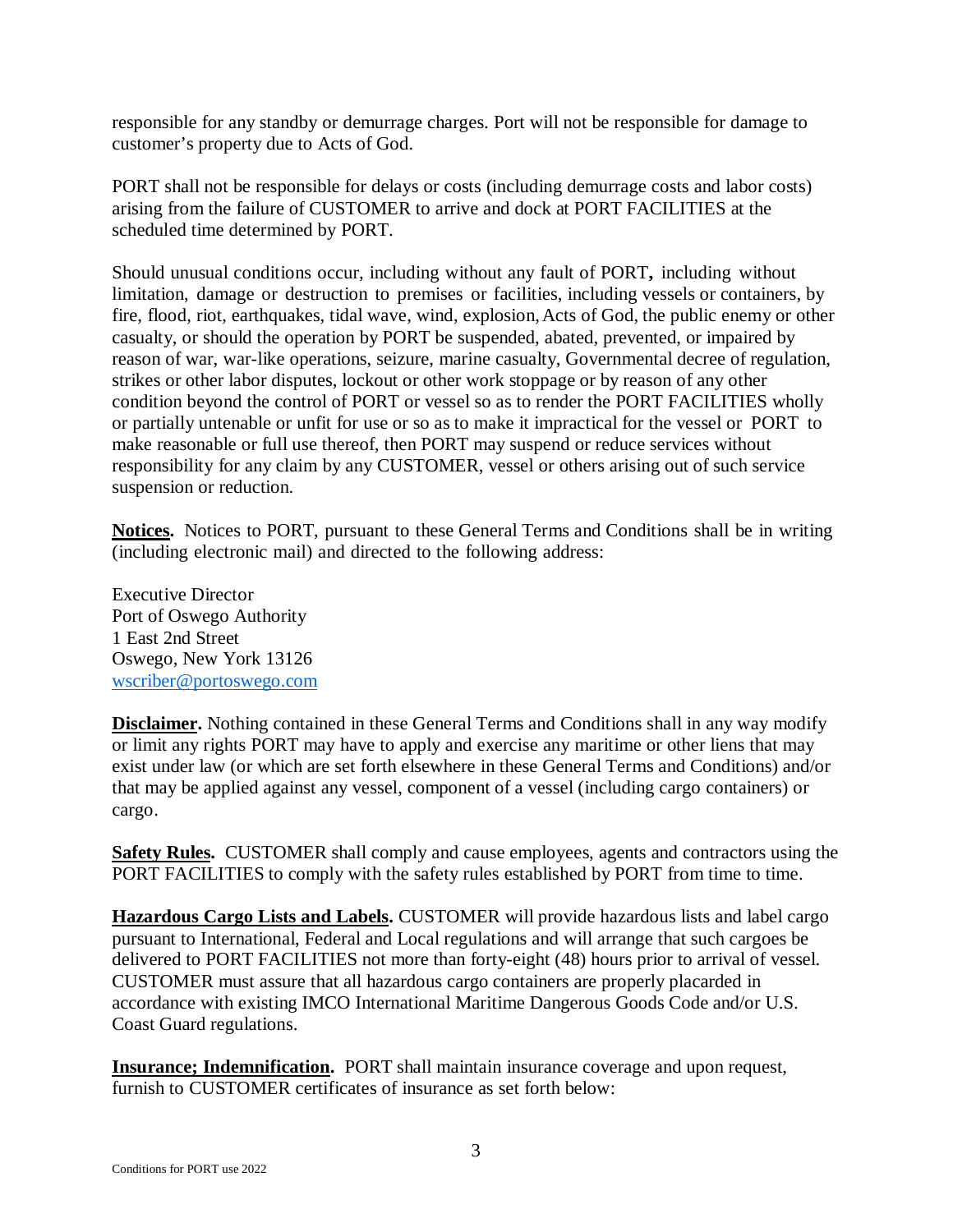- Workers' Compensation Insurance for its employees as required by applicable J. Federal and State Laws.
- Comprehensive General Liability Insurance in the amount of 1,000,000 per  $\bullet$ occurrence/\$2,000,000 aggregate for bodily injury.
- Liability Insurance for loss of or physical damage to vessels, chassis, containers ä, and cargo in the amount of \$1,000,000 per occurrence/\$2,000,000 aggregate.

Whenever CUSTOMER through its agents, employees or servants invite or permit persons who are not employees of CUSTOMER to enter PORT FACILITIES or board vessels at PORT FACILITIES, CUSTOMER agrees to defend, indemnify and hold harmless PORT from and against any and all claims, demands, actions, suits, proceeding costs, expenses, damages and liability, including attorney's fees, arising out of, connected with or resulting from said persons being permitted on PORT FACILITIES or board vessels at PORT FACILITIES. CUSTOMER's vendors will not be permitted access to PORT FACILITIES or board vessels at PORT FACILITIES without first complying with all of the insurance requirements herein.

CUSTOMER shall maintain insurance coverage and prior to PORT loading or unloading vessels or carriers, furnish to PORT certificates of insurance as set forth below:

- Workers' Compensation Insurance and insurance for liabilities arising under the Jones Act for its employees. Workers' compensation insurance shall have statutory limits as required by applicable Federal and State Laws. Jones Act Insurance shall have limits in an amount of not less than \$1 Million for each occurrence/\$2 Million aggregate.
- Comprehensive General Liability Insurance in the amount of \$1 Million per occurrence/\$2 Million aggregate for bodily injury with an endorsement for terrorism.
- Liability Insurance for loss of or physical damage to property in the amount of \$1 ä. Million per occurrence/\$2 Million aggregate with an endorsement for terrorism.
- Auto Liability insurance to cover any owned, leased, borrowed or vehicle  $\mathbf{r}$ otherwise used by CUSTOMER's or its agents' employees in the amount of not less than \$2,000.000.

The above insurance policies shall remain in full force and effect and shall not be cancelled, allowed to lapse or allowed to expire without at least 30 days prior notice to the Executive Director of PORT.

**Undelivered Cargo.** Cargo which is undelivered and remains at PORT FACILITES beyond the expiration of free time, may be placed in public storage at any time thereafter, at the option of PORT and at the risk and expense of CUSTOMER.

Cargo remaining on the PORT FACILITIES in excess of 30 days, will be considered as abandoned and sold for collection of demurrage charges due PORT unless covered under a storage agreement. At the time of sale, PORT makes no representation of the contents of a container. All bids are based on a view by the bidders of these contents. All bids are final. Thirty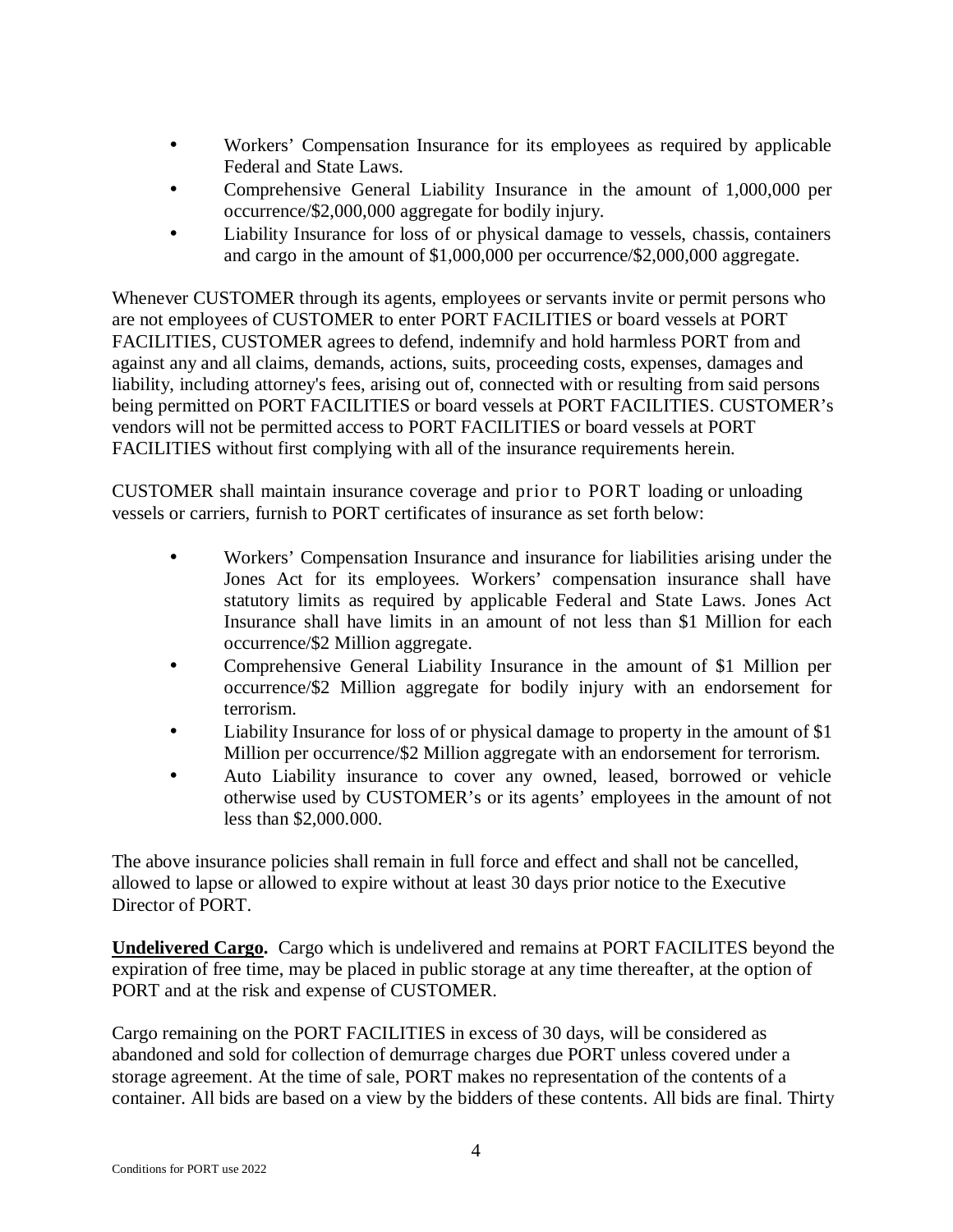(30) days prior to such sale, a registered receipted letter or e-mail of notice will be sent to either the carrier or the owner of record. Any monies received beyond the charges due, will be returned to the owner if claimed within one year of the mailed notice.

Notwithstanding the foregoing if PORT, in its sole discretion, shall determine that any cargo remaining on the PORT FACILITIES beyond the expiration of free time is: (i) subject to spoilage and/or (ii) subject to rapid devaluation due to the passage of time, then in either of such events such cargo may, at the sole option of PORT, be considered abandoned as of the expiration of free time and may be sold at any time thereafter by PORT without notice to the owner of record. Nothing contained in this paragraph shall require PORT to investigate the nature of cargo remaining on its terminal beyond free time, to take any special actions to preserve such cargo or to take any of the PORT FACILITIES contemplated in this paragraph. Nothing in this paragraph shall accord to the owner of record of any other person any right or claim against PORT for taking any actions permitted in this paragraph, for not taking any such actions or for delaying in the taking of any such actions.

**Technology.** CUSTOMER shall use reasonable efforts to contact PORT by email addressed to wscriber@portoswego.com for all purposes under these General Terms and Conditions and the Aluminum Rates for Sows/T-Bars including without limitation to receive a scheduled docking time slot, report delays and to provide insurance certificates, load or stow plans and project cargo requirements.

**Instructions.** CUSTOMER shall provide to PORT the following:

- At least one day before first docking slot time a load or stow plan and insurance ä, certificates; and
- At the following times, prior notice to confirm date and time of arrival to PORT ÷. docks: 24 hours, 12 hours and 6 hours prior to the scheduled slot time determined by PORT.

**Collective Bargaining Agreements.** PORT is a signatory and party to the ILA Great Lakes District contract and adheres to start times and docking schedules as defined by this contract. Scheduling of dockage, loading and unloading, and labor charges are subject in all respects to this contract. CUSTOMER shall be solely responsible for all demurrage and standby time and costs under this contract.

**Right to Load And Unload Trucks.** Truck loading shall be performed solely by the agents, servants and employees of PORT in accordance with the rules, regulations and practices contained in these General Terms and Conditions. Such services shall be performed with the assistance, and under the supervision, of the driver of the truck.

Truck unloading shall be performed by PORT, its agents, servants and/or employees; provided that there is sufficient labor readily available to PORT to perform said services at the time of said request and provided, further, that the cargo is so situated on the truck that said services may be rendered by PORT in one continuous operation, without interruption, until completion